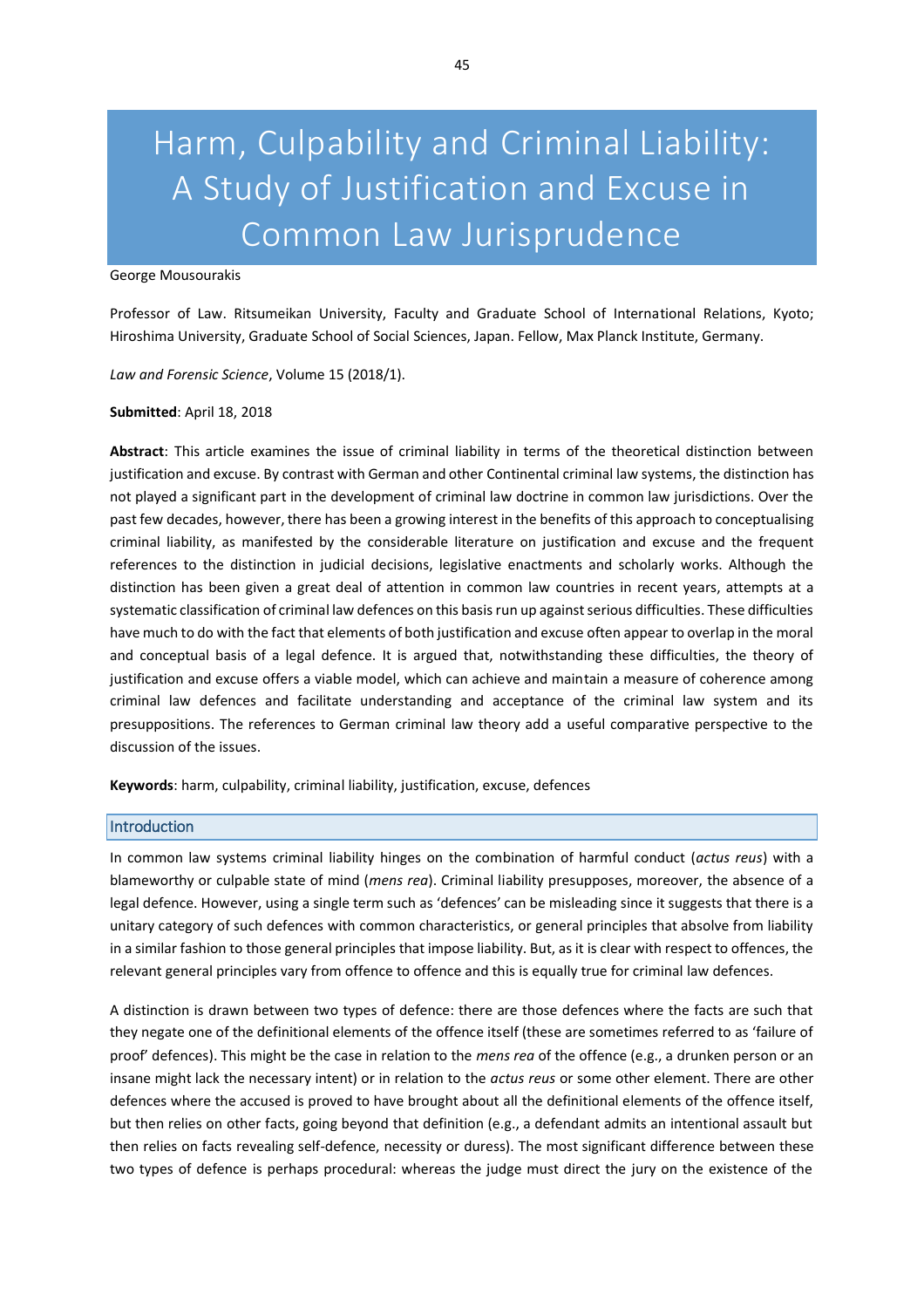elements of *actus reus* and *mens rea* pointing out that these elements must be proved beyond reasonable doubt, he does not need to direct them on, say, the issue of duress unless some evidence has been brought forward (usually by the accused) which raises that particular issue. With respect to the latter category we say that there is an evidential burden on the defendant to raise the issue by adducing some evidence on that point.

A further distinction drawn by criminal law theorists is that between justification- and excuse-based defences. When a justification-based defence is raised the accused's claim is that, in the circumstances, an act that would normally constitute a criminal offence should be considered legally permissible. Self-defence and defence of another are examples of justification-based defences.<sup>1</sup> Claims of excuse, on the other hand, do not dispute the wrongfulness and unlawfulness of the act. However, a defendant who pleads a valid excuse cannot be held morally blameworthy and therefore culpable for having brought about the elements of a criminal offence. Examples of this type of defence include duress and certain forms of necessity.<sup>2</sup>

The distinction between justifications and excuses rests on the dichotomy between primary or prohibitory norms and norms of attribution. The former impose general duties of conformity with minimum standards of conduct on members of society who are required to regulate their conduct accordingly if they are to avoid the sanctions provided by the law. These norms are complemented or modified by the norms of justification, which allow for exceptions to the application of the primary norms in prescribed circumstances. The norms of attribution, on the other hand, do not modify the primary norms but lay down grounds for legally excusing a person who has violated a legal prohibition. The role of these norms is not to guide conduct but to allow for exceptions in ascribing moral blame as a prerequisite for legal culpability. According to Professor Fletcher:

*Wrongful conduct may be defined as the violation of the prohibitory norm as modified by all defences that create a privileged exception to the norm. The analysis of attribution turns our attention to a totally distinct set of norms, which do not provide directives for action, but spell out the criteria for holding persons accountable for their deeds. The distinction as elaborated here corresponds to the more familiar distinction between justification and excuse.<sup>3</sup>*

As criminal law is concerned not only with punishing wrongdoers but also with highlighting and reinforcing societal values and expectations, it should be capable of identifying the moral character of actions and the moral basis for exempting certain persons accused of offences from criminal liability and punishment.<sup>4</sup> In this respect, describing a defence as a justification conveys the message that the relevant conduct is approved or, at least, tolerated. On the other hand, labelling a defence as an excuse draws attention to the fact that, although the actor is free from blame, his conduct remains wrongful and as such is to be avoided. A failure to recognise the distinction between justification and excuse will result in sending confusing or contradictory messages to the community. Besides its great moral significance, the distinction between justification and excuse has important practical implications. It is recognised, for example, that as the defence of duress operates as an excuse, a person who assists another in the commission of an offence should be convicted as an accessory even though the principal offender is excused on such grounds. By contrast, other things being equal, an alleged accessory would be free from criminal liability if the person accused of an offence as a principal successfully pleads a justificationbased defence. Moreover, legally justified or authorised conduct cannot be resisted by force - e.g. one cannot

<sup>&</sup>lt;sup>1</sup> Consider on this matter: Robinson (1975); Funk (1999); Omichinski (1987).

<sup>&</sup>lt;sup>2</sup> On the topic of legal excuses consider in general: Kadish (1987); Horder (2004); Moore (1985); Nowell-Smith (1970).

<sup>3</sup> Fletcher (1978: 458). See also, Dressler (1987); Baron (2005); Berman (2003); Corrado (1994); Smith (1989); Horowitz (1986); Hruschka (2005).

<sup>4</sup> According to Moore (1985: 1144), by moral values and expectations we mean those "attitudes of resentment, moral indignation, condemnation, approval, guilt, remorse, shame, pride and the like, and that range of more cognitive judgments about when an actor deserves moral praise or blame."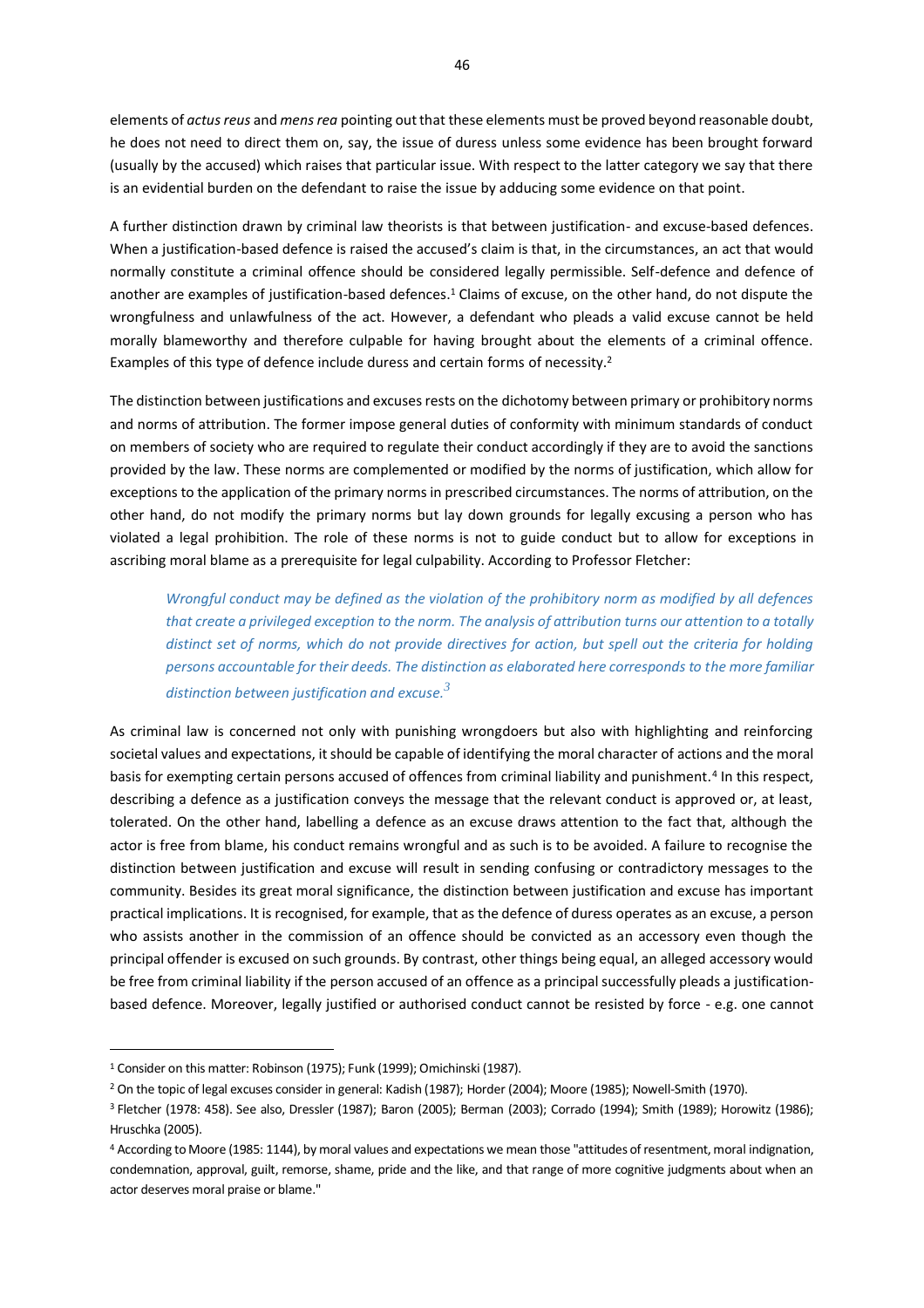justifiably use force to resist a lawful arrest, for this would undermine the greater interest being protected, i.e. the enforcement of the law - and third parties are generally entitled to assist a person whose action is deemed justified. On the other hand, because excuses do not deny the wrongful character of conduct, a person may use force to resist an attack by an excusable aggressor.<sup>5</sup> Moreover, whether a defence is classified as a justification or as an excuse may have important consequences as regards the issue of compensation of those harmed by the accused's conduct. If the defence were regarded as an excuse a person harmed would have a strong claim for compensation. By contrast, if the defence were classified as a justification the victim's claim for compensation would be significantly weaker.

Commentators agree that, by contrast with German and other Continental criminal law systems, the distinction between justification and excuse has not been given enough weight in the development of modern criminal law doctrine in Common law jurisdictions.<sup>6</sup> It is argued that much of the confusion surrounding criminal law doctrine today could have been avoided had the importance of the distinction been recognised at an earlier stage in the development of the law. Nevertheless, the increasing literature on justification and excuse and the frequent references to the relevant distinction in judicial decisions and legislative enactments in recent years manifest a renewed interest in the benefits of this approach to conceptualising criminal liability.<sup>7</sup>

## Justification and excuse in English common law jurisprudence

At early common law the distinction between justification and excuse was recognised and had important practical implications, particularly in the context of the law of homicide. A successful justification-based defence resulted in the full acquittal of the accused. On the other hand, an excuse-based defence resulted in the usual sentence for homicide - death - and the forfeiture of the accused's property. The excused person, however, could escape execution on the grounds of a royal pardon. The Statute of Gloucester, enacted in the thirteenth century,  $8$ provided that killing another in self-preservation, like the killing of another by misadventure or accident, was excusable and therefore subject to royal pardon. The distinction between justifiable and excusable homicide was elaborated further by the commentators of the 17th and 18th centuries. In his *Commentaries on the Laws of England* (1769), William Blackstone distinguished between justifiable homicide as it is committed "either for the advancement of public justice or for the prevention of some atrocious crime" (p. 179), and excusable homicide which could be of two kinds: "either *per infortunium*, by misadventure; or *se defendendo*, upon a principle of self-preservation." (p.182) Killing in self-defence was considered excusable when two persons became engaged in a fight in the course of which deadly violence was used by one of the parties. If the killing took place in the heat of the moment, it was called "chance-medley" and the offender was guilty of the lesser crime of manslaughter. If, however, the accused had killed the other after he had retreated as far as possible, this was excusable homicide *se defendendo*.

Francis Bacon was one of the first English writers to comment on the distinction between justification and excuse. In discussing what he called "necessity of conservation of life" Bacon used as examples the stealing of food by a person to satisfy his present hunger and the escaping of prisoners from a jail following an accidental fire. Bacon regarded the first of these cases as an example of excusing necessity; however, he treated the second case as an example of justifying necessity, a view that was to be questioned by later writers. Furthermore, Bacon described

<sup>5</sup> See Fletcher (1978: 761-762); Alldridge, (1983: 666).

<sup>6</sup> See e.g., Fletcher (1974 & 1985).

<sup>7</sup> As Yeo (1988: 227) points out: "The criminal theory concerning justification and excuse can no longer be ignored by the courts. Its primary contribution is consistency in the development of the law, a goal which the courts themselves proclaim as most desirable. Without the theory to guide the courts, aspects of the law of self-defence, duress, necessity and, until only recently provocation, have developed in an inconsistent fashion."

<sup>8</sup> 6 Edw. I.c.9 (1278).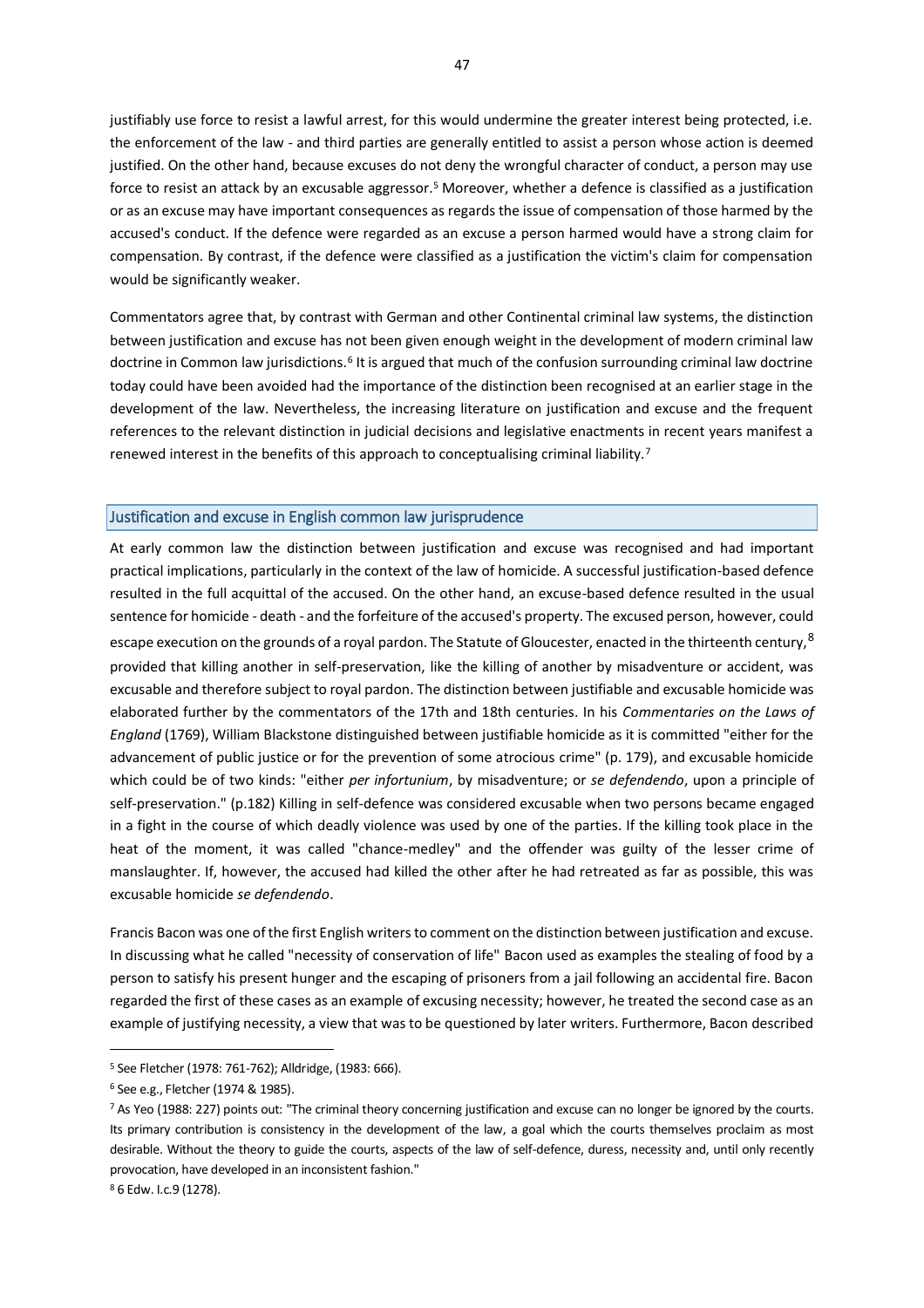as justifiable action one's pulling down the wall or house of another to prevent a fire from spreading and as excusable the killing of another by misfortune.<sup>9</sup> In his *Pleas of the Crown*, published in 1678, Hale distinguished between three kinds of homicide: "(1) Purely voluntary, viz., murder and manslaughter; (2) purely involuntary, as that other kind of homicide *per infortunium*; (3) mixed, partly voluntary and partly involuntary, or in a kind necessary; and this again of two kinds, viz., including a forfeiture as *se defendendo*, or not including a forfeiture as (1) in defence of a man's house; (2) in defence of his person against an assault in *via regia*; (3) in advancement or execution of justice." (p. 472) Hale differentiated homicides which were "justifiable, and consequently including no forfeiture at all, nor needing pardon", from homicides which were "excusable and including a forfeiture." (pp. 39-40) William Hawkins, in his *Treatise of the Pleas of the Crown* (1716), explained justifiable homicide as being "either of a publick or a private nature. That of a publick nature, is such as is occasioned by the due execution or advancement of publick justice. That of a private nature is such as happens in the just defence of a man's person, house, or goods." (p. 70) Moreover, he distinguished between two kinds of excusable homicide: *per infortunium* and *se defendendo*. "[H]omicide *per infortunium*, or by misadventure...is when a man in doing a lawful act, without any intent of hurt, unfortunately chances to kill another..." (p. 73) "[H]omicide *se defendendo*...seems to be where one who has no other possible means of preserving his life from one who combats with him on a sudden quarrel, or of defending his person from one who attempts to beat him...kills the person by whom he is reduced to such an inevitable necessity." (pp. 74-75)<sup>10</sup>

East, in his *Pleas of the Crown* (1803), offered a more elaborate analysis of the distinction between justifiable and excusable homicides. Three kinds of homicide *ex necessitate* were identified: (i) homicides in the advancement of justice, deemed justifiable by permission of the law, e.g. where a person having authority to arrest or imprison another kills the party who resists arrest in a fight; (ii) homicides in execution of justice, regarded as justifiable by the command of the law, e.g. the lawful execution of a convicted criminal; and (iii) homicides "in defence of person or property under certain circumstances of necessity" which are "either justifiable by permission of the law, or only excusable." (pp. 220-221) In the third category East included: (i) the justifiable killing of another "who comes to commit a known felony with force against his person, his habitation, or his property" (p. 221); (ii) the excusable killing of another in self-defence upon a sudden combat, described as homicide *se defendendo* upon chance-medley, and (iii) the killing of a person in circumstances of "dire necessity, which is not induced by the fault of either party, where one of two innocent men must die for the other's preservation: this has been held by some to be justifiable; perhaps it may more properly be considered as excusable: justification is founded upon some positive duty; excuse is due to human infirmity."(p. 221) A further kind of excusable homicide, identified by East, was homicide by misadventure, which occurs "when a man doing a lawful act, without any intention of bodily harm, and using proper precaution to prevent danger, unfortunately happens to kill another person." In East's time it was recognised that in this case the "the jury under the direction of the court may acquit the party, without putting him to purchase a pardon under the statute of Gloucester, c.9." (pp. 221-222)

Although at first pardons were granted in special occasions, their number gradually increased until they came to be granted by the chancellor as a matter of course, without the need to consult the monarch. Until the pardon was confirmed, the excusable offender remained in jail or, in later years, under bail. Besides the pardon, the excused offender was granted a special writ of restitution of his goods. Gradually the practice relating to the forfeiture of the offender's goods fell into abeyance, until 1828 when forfeiture was formally abolished by statute.<sup>11</sup> Thus, eventually, both justifications and excuses led to the same result, namely the accused's acquittal.

<sup>9</sup> Bacon (1630: 29 ff). And see Coke (1660: 50 ff.); Dalton (1619: 224 ff).

<sup>10</sup> See also, Foster (1762: 273); James Fitzjames Stephen (1883); Pollock and Maitland (1898: 478-481); Green (1972: 675 ff) & (1976: 428); Kaye (1967).

<sup>11</sup>9 Geo. IV c. 1, s. 10 (1828).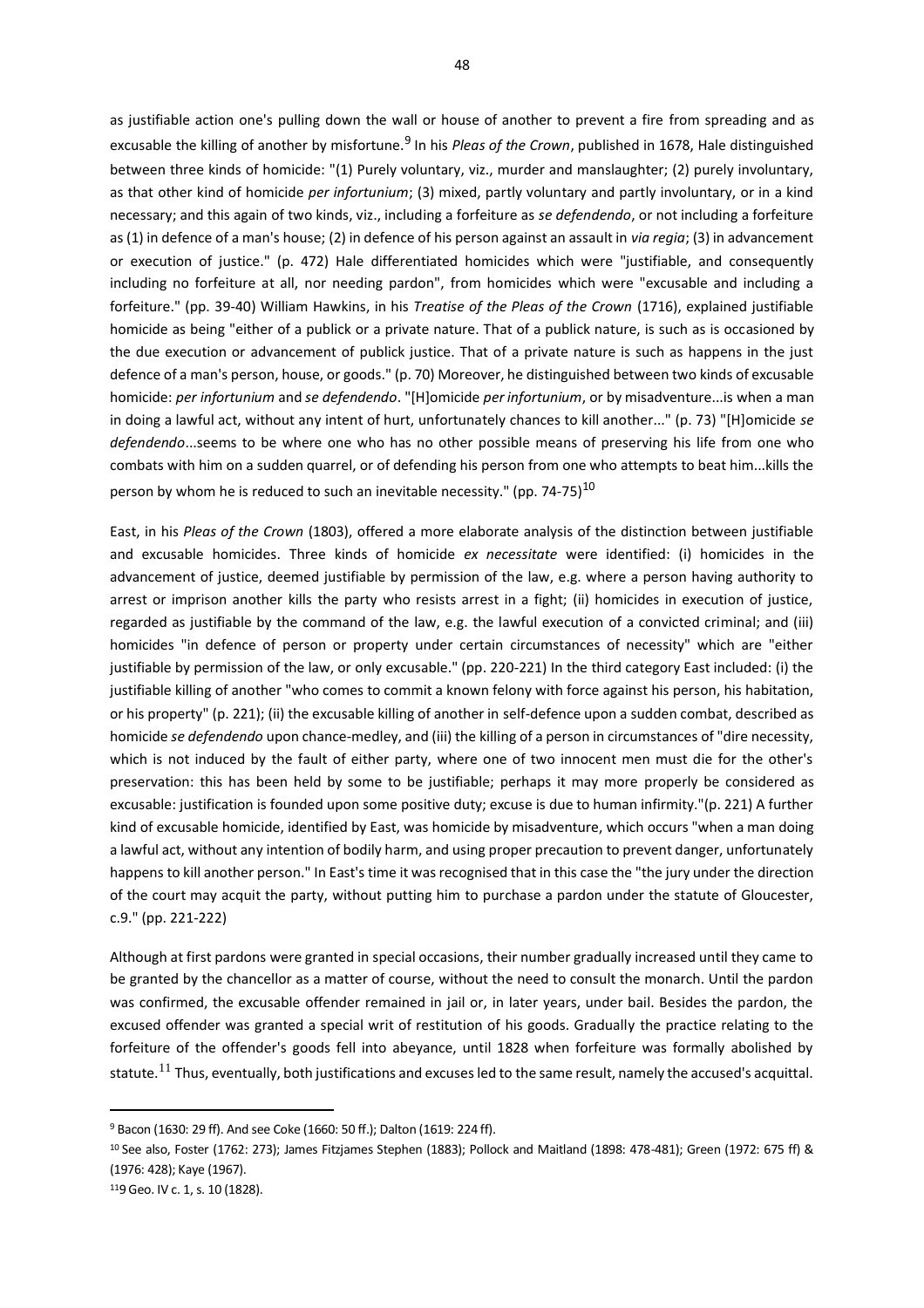As the difference between the effects of pleading a justification and an excuse gradually disappeared, the significance of the distinction for the common lawyer withered away and its possible role in formulating a comprehensive system of criminal law defences was subsequently overlooked. The terms justification and excuse have often been avoided by common lawyers and, when they have been used by judges and commentators, they have often been treated as interchangeable or synonymous.<sup>12</sup> The view that came to prevail in English criminal law is that the absence of a justification or an excuse constitutes part of the legal definition of a criminal offence. According to this approach, when a person acts under a valid justification or excuse he cannot commit the offence charged. Some authors subsume the absence of such a defence under the requirement of *actus reus*, while others regard it as an independent definitional requirement that should be distinguished from the *actus reus* and *mens rea* elements of the offence.<sup>13</sup> Under the latter view, a distinction should be drawn between excusing conditions negating the *actus reus* and/or *mens rea* elements of offences (e.g. automatism, mistake), and excusing conditions operating outside these elements (for example, duress, necessity). In the latter case the actor brings about the *actus reus* of an offence with the requisite intent, but criminal responsibility is precluded or diminished (in the case of a partial excuse) on the basis that, in the overwhelming circumstances the actor found himself in, his normal capacity to choose the course of his action was vitiated or substantially impaired. Sometimes the statutory definition of an offence includes the phrase "without lawful authority or excuse". It is suggested that the aim of this phrase is to serve as a reminder to judges and juries that the application of the provision creating the offence is not absolute but always subject to the absence of a recognised general defence. On the other hand, the use of the phrase "without reasonable excuse" instead of "lawful excuse" in the legal definition of an offence implies that, at the court's discretion, the accused may rely on an excuse not formally recognised by the criminal law, provided that such an excuse is reasonable.<sup>14</sup>

Professor George Fletcher has offered an important lead in re-awakening interest in the distinction between justification and excuse in Anglo-American criminal jurisprudence. Fletcher traces the decline of the distinction to the prevalence of positivistic ideas in the development of modern law. He argues that the judges' tendency to abstract the judicial decision from the individual case in order to formulate general rules of law resulted in the overlooking of the fundamental character of criminal law as "an institution of blame and punishment". <sup>15</sup> According to Fletcher criminal condemnation and punishment presuppose a negative moral judgment of the actor's character as reflected in her voluntary violation of a criminal prohibition. From this viewpoint, excuses are seen as introducing exceptions in the application of the rules of positive law, for their role is to block the normal inference from a wrongful act that the actor's character is morally flawed. Such moral assessment of the accused's character is essential to any theory of criminal liability that connects the application of criminal punishment with the principle of just deserts.<sup>16</sup>

<sup>&</sup>lt;sup>12</sup> As one commentator remarked: "[T]he distinction between justifiable and excusable self-defence was, at one time, one of considerable importance. Moreover, it is still occasionally referred to in the cases and the two are still separately classified in the texts. However, so far as the present day law is concerned, the distinction is one without a difference... The terms are generally used synonymously and interchangeably." Miller (1934: 199).

<sup>13</sup> Glanville Williams (1961: 20), for example, argues that: "[the] *actus reus* includes not merely the whole objective situation that has to be proved by the prosecution, but also the absence of any ground of justification and excuse." And according to H.L.A. Hart (1968: 13), "[The modern English lawyer] would simply consider both [excuse and justification] to be cases where some element, negative or positive, required in the full definition [of the offence] was lacking." Hart goes on to point out, however, that "...the distinction between these two different ways in which actions may fail to constitute a criminal offence is still of great moral importance". For a closer view on Hart's theory see Wasserstrom (1967).

<sup>14</sup> See Smith (1989: 47 ff).

<sup>15</sup> Fletcher (1978: 467). See also Fletcher (1974).

<sup>16</sup> Fletcher (1978: 800). See also Bayles (1982); Feinberg (1970); Matravers (2000).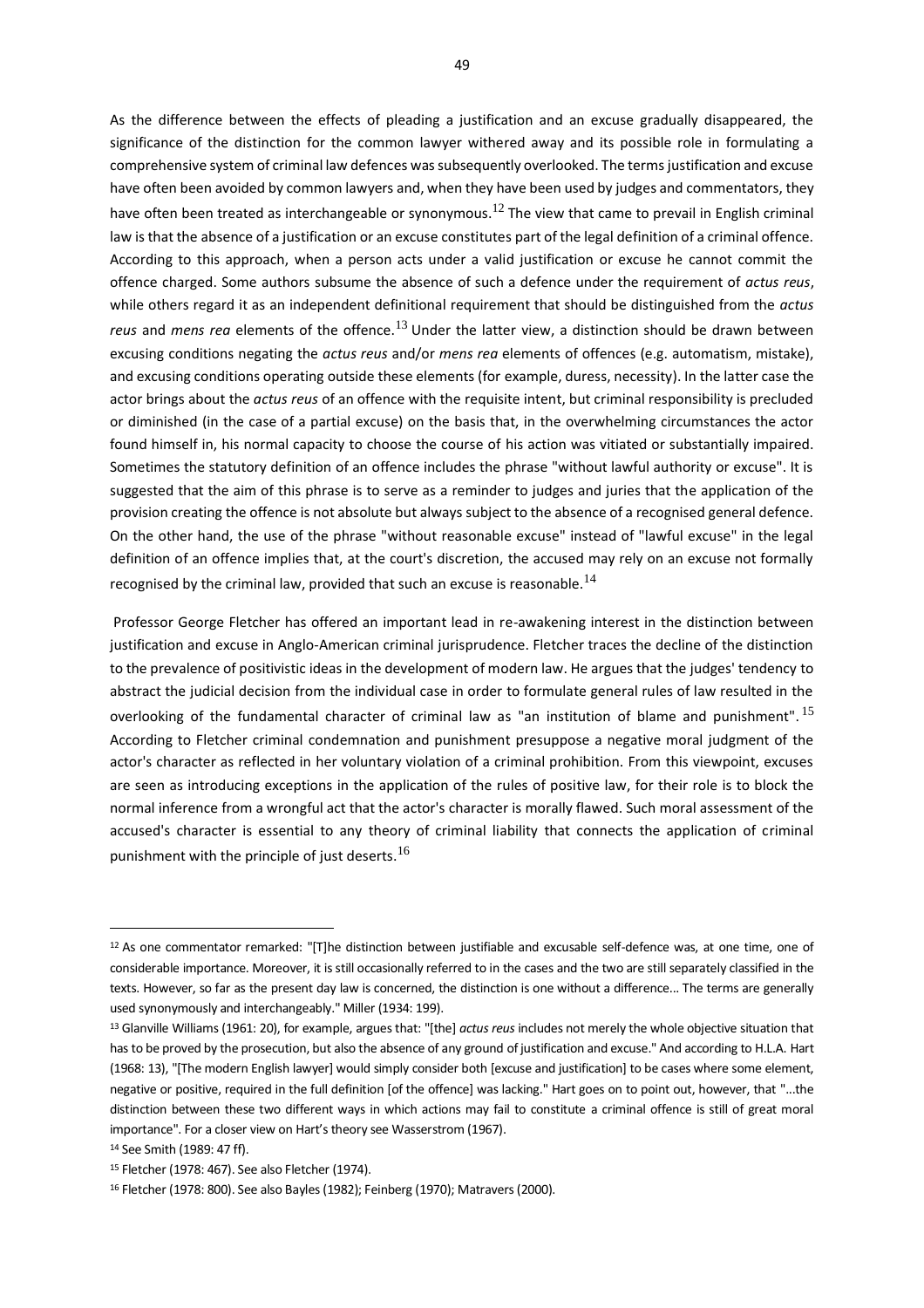Fletcher argues, moreover, that the common law's reliance on the concept of reasonableness, as providing a single standard for dealing with legal disputes, tends to overshadow the distinction between justification and excuse. The common law approach is characteristic of what he calls a "flat" legal discourse - a system in which all the criteria pertinent to the resolution of a legal problem revolve around the application of a single norm. In Fletcher's words:

The reasonable person enables us to blur the line between justification and excuse, between *wrongfulness and blameworthiness, and thus renders impossible any ordering of the dimensions of liability. The standard 'what would a reasonable person do under the circumstances?' sweeps within one inquiry questions that would otherwise be distinguished as bearing on wrongfulness or blameworthiness. Criteria of both justification and excuse are amenable to the same question.<sup>17</sup>*

Fletcher contrasts the common law approach with what he terms "structured" legal discourse, and points to the German law as an example. In this context legal disputes are resolved in two stages. The admission of an absolute norm, at the first stage of analysis, is followed by the introduction of qualifications introducing restrictions to the application of the norm, at the second. The distinction between justification and excuse is most at home in a system that adopts such a structured approach to defining and tackling legal disputes. In such a system, the question of wrongfulness of an act logically precedes the question of its attribution to the actor. Questions of justification, as pertinent to the issue of wrongdoing, take precedence over questions of excuse. This structured approach to criminal liability, Fletcher argues,  $18$  is consistent with a theory of criminal responsibility that lays special emphasis on retributive punishment and the principle of just deserts. From the viewpoint of retributive theory, the question of whether the actor deserves punishment cannot be considered before determining the wrongdoing to be punished. As related to the requirement of just deserts, claims of excuse become relevant following an admission that a wrongful act has been committed.

By contrast with the general trend in modern common law jurisprudence, the distinction between justification and excuse has been instrumental in the formation of criminal law doctrine in Germany and other Continental European jurisdictions. A general account of the distinction as developed in German criminal law theory is offered in the following paragraphs.

# Justification and excuse in German legal science

In Germany and other Continental European legal systems legal doctrine is permeated by the fundamental idea that the normative principles of law are not reducible to the body of enacted legal rules, or law in a strict sense (*Gesetz*). According to Kant, the transcendental conception of law, captured in the notion of Right (*Recht*), pertains to the conditions of freedom that allow diverse choices in society to harmonise with each other.<sup>19</sup> Right, or law in a broad sense, derives its binding force from its content; enacted law derives its binding force from its form - from the fact that its rules have been duly enacted by a legislative authority. The principles of the Right are perceived as pre-existing and transcending the body of enacted rules whose role is merely to lay down what is to happen when the former principles are violated. An enacted rule, which by definition pertains to a specific type of legal relationship, draws on the Right, but cannot be identified with it - it is only a *vinculum iuris,* a bond based on Right. The application of a legal rule is typically strict, for the act or dispute is treated under the conditions specified by the letter of the law, without taking into account the circumstances of the individual case.

<sup>17</sup> Fletcher (1985: 962-963).

<sup>&</sup>lt;sup>18</sup> Fletcher (1978: 961). For an interesting account of the role of excuses from the viewpoint of retributive theories of punishment see Dressler (1988).

<sup>19</sup> Kant (1797 transl. 1965); and see Fletcher (1985) and (1978: 779 ff).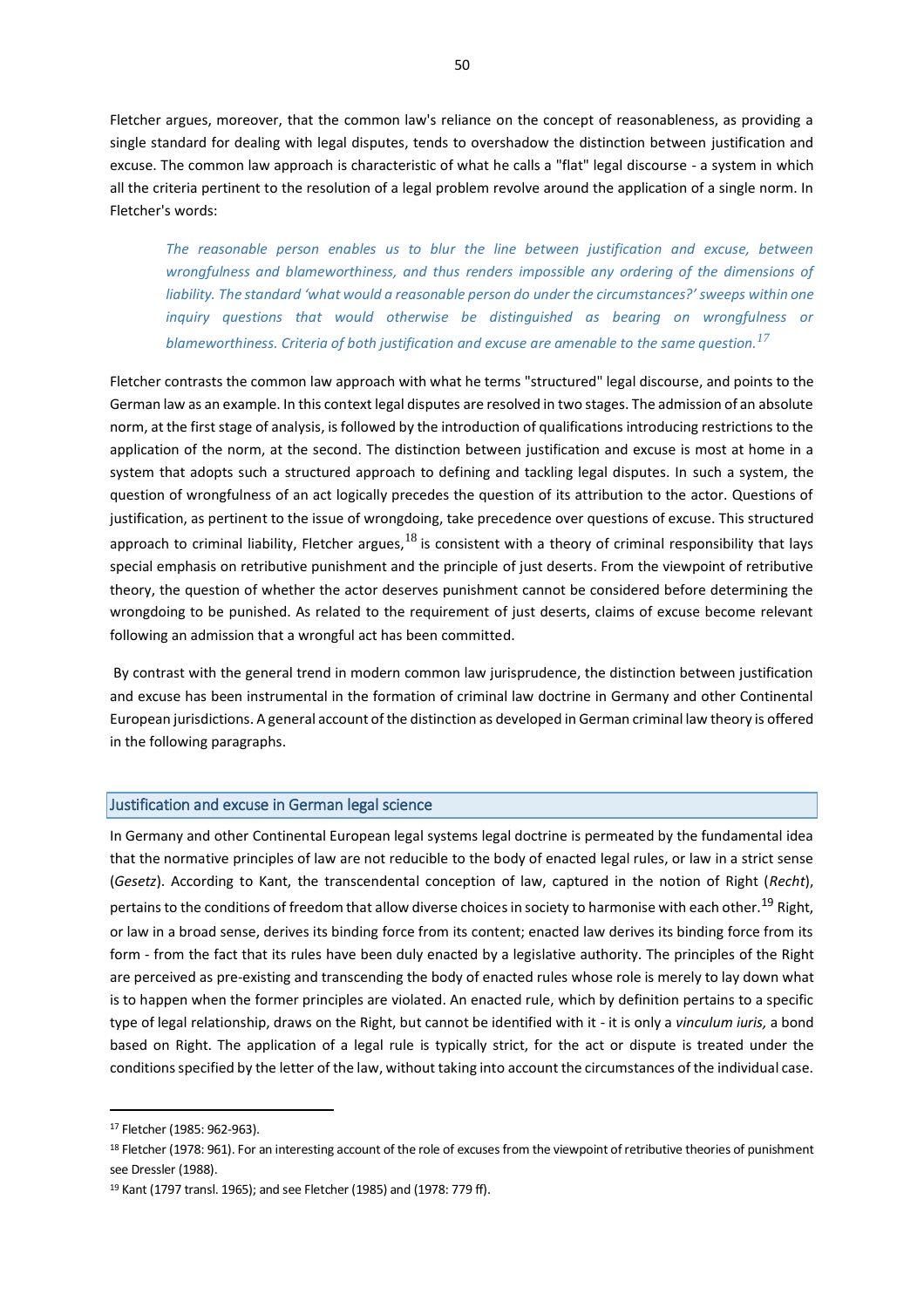By contrast, the application of the Right is flexible and as such adaptable to the needs of each particular case. Unlawfulness is defined primarily in relation to the Right, for an unlawful act is taken to encroach upon the normative principles that inform the particular legal provision under which the act is subsumed.<sup>20</sup> The distinction between Right, or law in a normative sense and enacted, posited law is characteristic of continental iurisprudence.<sup>21</sup> The prevalence of positivistic views in Anglo-American jurisprudence precluded a similar distinction from being recognised in common law jurisdictions. The distinction between Right, or law in a broad normative sense, and enacted law, as elaborated by the jurist Karl Binding, <sup>22</sup> allowed German theory to advance a conception of unlawfulness that goes beyond the statutory definition of a criminal offence. This development was, in turn, essential, to distinguishing between unlawfulness and guilt and, subsequently, between justification and excuse.

In German legal thinking the theory of justification and excuse emerged from the elaboration of the fundamental distinction between wrongfulness and blameworthiness. Although initially expressed in these general moral terms, this distinction was brought closer to law through a contrast between unlawfulness (*Rechtswidrigkeit*) and guilt (*Schuld*).<sup>23</sup> The latter distinction was first recognised in the domain of private law and was subsequently introduced in criminal law theory.<sup>24</sup> This development is associated with the emergence of the so-called 'tripartite' system in German criminal law theory. Crime was described as an act which a) meets the statutory definition of an offence (*Tatbestandsmassigkeit*), b) is objectively unlawful (*Rechtswidrig*) and c) can be subjectively attributed to the actor (*Schuldhaft*).<sup>25</sup> From this viewpoint, guilt was described as the subjective or internal relationship between the actor and the prescribed harm and as such it was distinguished from the objective or external unlawfulness of the act. The subjective link between the actor and the harm captured in the notion of guilt pertains to the elements of intention, recklessness and negligence. This interpretation became known as the "*psychological*" theory of guilt.<sup>26</sup> In criticising the tripartite system, some authors have argued that the satisfaction of the formal requirements of a legal provision is but another condition of unlawfulness. These authors have proposed, instead, a twofold approach to criminal liability based solely on the distinction between unlawfulness and guilt.<sup>27</sup>

The clear-cut dichotomy between objective, i.e. pertinent to unlawfulness, and subjective, i.e. pertinent to guilt, aspects of crime was finally set aside in the light of subsequent developments in German criminal theory. Jurists recognised that unlawfulness cannot be adequately canvassed without reference to certain subjective requirements. Thus, knowledge on the part of the actor that his conduct met the objective conditions of lawfulness was seen as a further condition of legal justification. Moreover, it was accepted that the notion of guilt hinges not only on subjective but also on objective considerations. The introduction of an objective element in relation to guilt meant that a claim denying attribution of an unlawful act to an accused was to be assessed also by reference to the question of what could reasonably be expected of a normal person when faced with the

l

<sup>20</sup> See Jescheck (1972: 154).

<sup>21</sup> The Germans distinguish between *Gesetz* and *Recht*, the French between *Loi* and *Droit*, the Italians between *Legge* and *Dirrito*, the Russians between *Zakon* and *Pravo*, the Greeks between *Nomos* and *Dikaeon*.

<sup>&</sup>lt;sup>22</sup> Binding (1872: 135). Binding's second important contribution to the theory of criminal liability was his analysis of guilt in terms of intention, recklessness and negligence, an approach that was widely adopted by later jurists.

<sup>23</sup> See Achenbach (1974: 19 ff); Jescheck, (1972: 153 ff).

 $24$  As Jhering (1867: 4) first explained, the negation of the subjective blameworthiness of the actor does not necessarily preclude the wrongful act from having certain legal consequences. For a fuller discussion of this matter see Eser (1976).

<sup>&</sup>lt;sup>25</sup> As proposed by Beling (1906) and elaborated by Liszt (1911: 110 ff). For an interesting discussion of this approach to criminal liability see Fletcher (1975), reprinted in Corrado (1994). And see Christopher (2007).

<sup>26</sup> Eser (1976: 626-627). Consider also Eser (1987).

<sup>27</sup> See e.g. Schmidhauser (1975: 141 ff). See reference in Eser (1976: 627).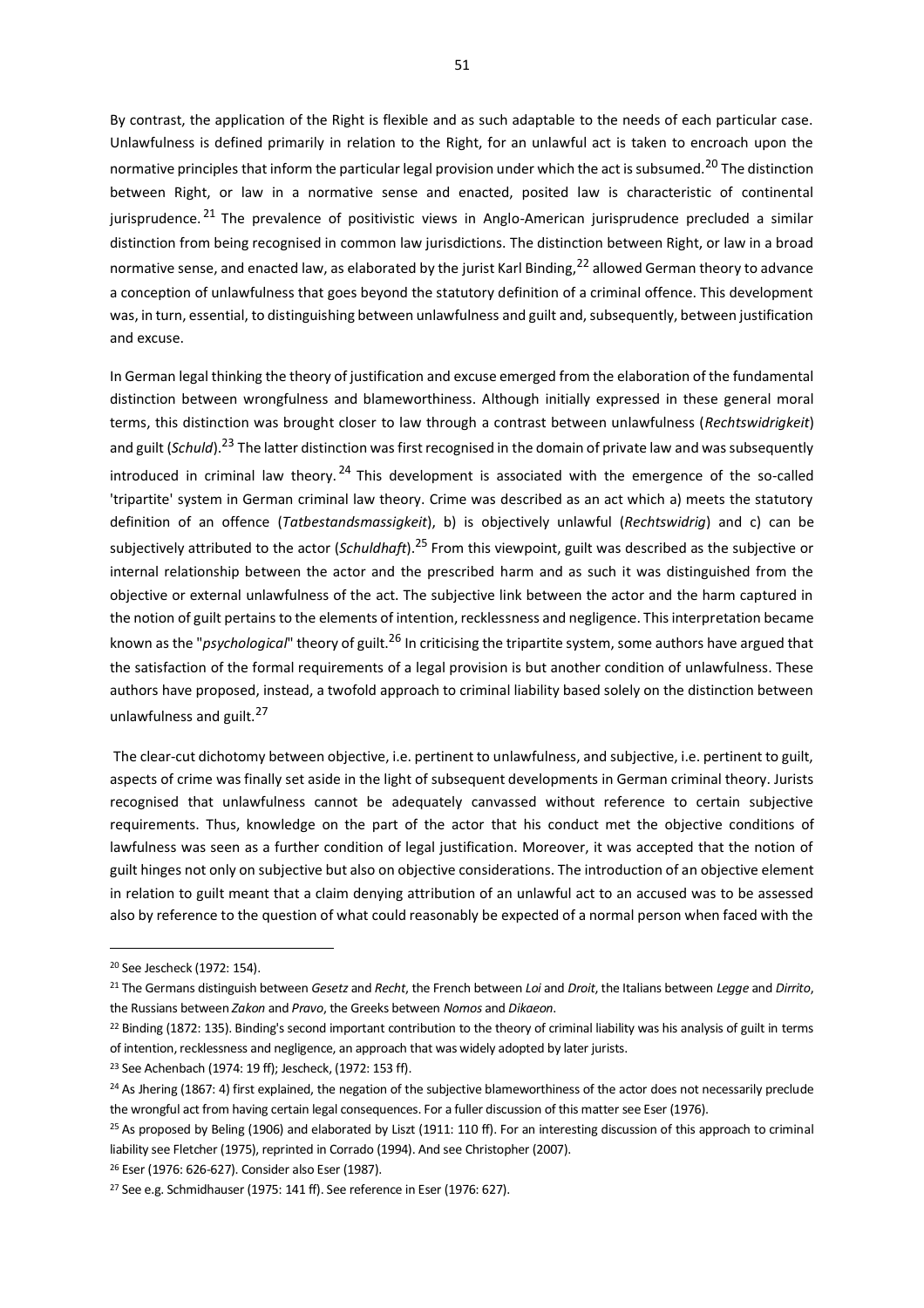circumstances of pressure the accused found himself in. As a result of this development, the "psychological" theory of guilt was abandoned in favour of the so-called "*normative*" theory of guilt.<sup>28</sup> According to the latter theory, the requirements of guilt are not restricted to intention, recklessness and negligence, but include, in addition, considerations of capacity and control. Lack or substantial impairment of the actor's ability to comply with the law would exclude or mitigate guilt, notwithstanding his acting intentionally, recklessly or negligently. Nevertheless, the tripartite approach to criminal liability, despite the criticisms and further refinements it was subjected to, continued to be regarded as the basis of legal doctrine in German criminal jurisprudence.

James Goldschmidt was the first jurist to offer a convincing analysis of justification and excuse in German criminal jurisprudence. His theory proceeds from the fundamental distinction between legal norm (*Rechtsnorm*) and norm of responsibility (*Pflichtnorm*). <sup>29</sup> According to Goldschmidt, a formally expressed legal norm, i.e. a statutory provision, is tacitly complemented by a norm of responsibility requiring one to regulate her internal stance so that his actions do not conflict with the legal norm. The distinction between justification and excuse is attuned to that between legal norm and norm of responsibility. Claims of justification dispute the unlawful character of a prima facie infringement of a legal norm; claims of excuse, in contrast, challenge the violation of a norm of responsibility, i.e. the required correspondence between internal attitude and external conduct according to a legal norm. In cases of justification criminal liability is excluded by virtue of what Goldschmidt calls a "*greater objective interest*". In cases of excuse, on the other hand, it is excluded by virtue of an "irresistible subjective motivation". The distinction between justification and excuse, as articulated by Goldschmidt, was subjected to further theoretical elaboration and refinement and is now fully recognised in German criminal law. Thus, under the German Penal Code, self-defence is regarded as a justification.<sup>30</sup> The defence of necessity is treated under two separate headings: necessity as a justification,  $31$  and necessity as an excuse.  $32$ 

## The theory of justification and excuse as a basis for the classification of criminal law defences

The distinction between justification and excuse offers a basic theoretical formula for understanding the way criminal law defences operate. One may seek to explain, on this basis, the demarcation of different defences as well as the different ways in which a legal defence operates or, to put it otherwise, of different pleas treated under the same label. From this viewpoint one may distinguish, for example, between self-defence as a justification and duress as an excuse, as well as between justifying and excusing necessity.<sup>33</sup> Although, at a theoretical level, the distinction between justification and excuse presents few difficulties, attempts at a systematic classification of the criminal law defences along these lines come up against a number of problems.

<sup>28</sup> As elaborated by Frank (1907) (1931: 136 ff) and Goldschmidt (1930).

<sup>29</sup> Goldschmidt (1913: 144 ff).

<sup>&</sup>lt;sup>30</sup> Para 32 (Self-defence) provides: "(1) Whoever commits an act in self-defence does not act unlawfully. (2) Self-defence is that defence which is required in order to prevent a present unlawful attack on oneself or another."

<sup>&</sup>lt;sup>31</sup> Para 34 (Necessity as justification) provides: "Whoever commits an act in order to avert an imminent and otherwise unavoidable danger to life, limb, liberty, honor, property or other legal interest of himself or of another does not act unlawfully if, taking into account all the conflicting interests, especially the legal ones, and the degree of danger involved, the interest protected by him significantly outweighs the interest which he harms. The rule applies only if the act is an appropriate means to avert the danger."  $32$  Para 35 (Necessity as excuse) provides: "(1) Whoever commits an unlawful act in order to avert an imminent and otherwise unavoidable danger to his own life, limb, or liberty, or to that of a relative or person close to him, acts without guilt..."

<sup>33</sup> As Robinson (1982:240) notes, it is possible to recognise "two different categories of defense under the same label at the same time and in the same jurisdiction. A jurisdiction may properly provide a 'self-defense' justification and a 'self-defense' excuse. Such multiple defenses may even occur in the same provision..." He goes on to argue, however, that "when this is done, the potential for misunderstanding and confusion increases significantly." For a discussion of this problem see Gur-Arye, (1986).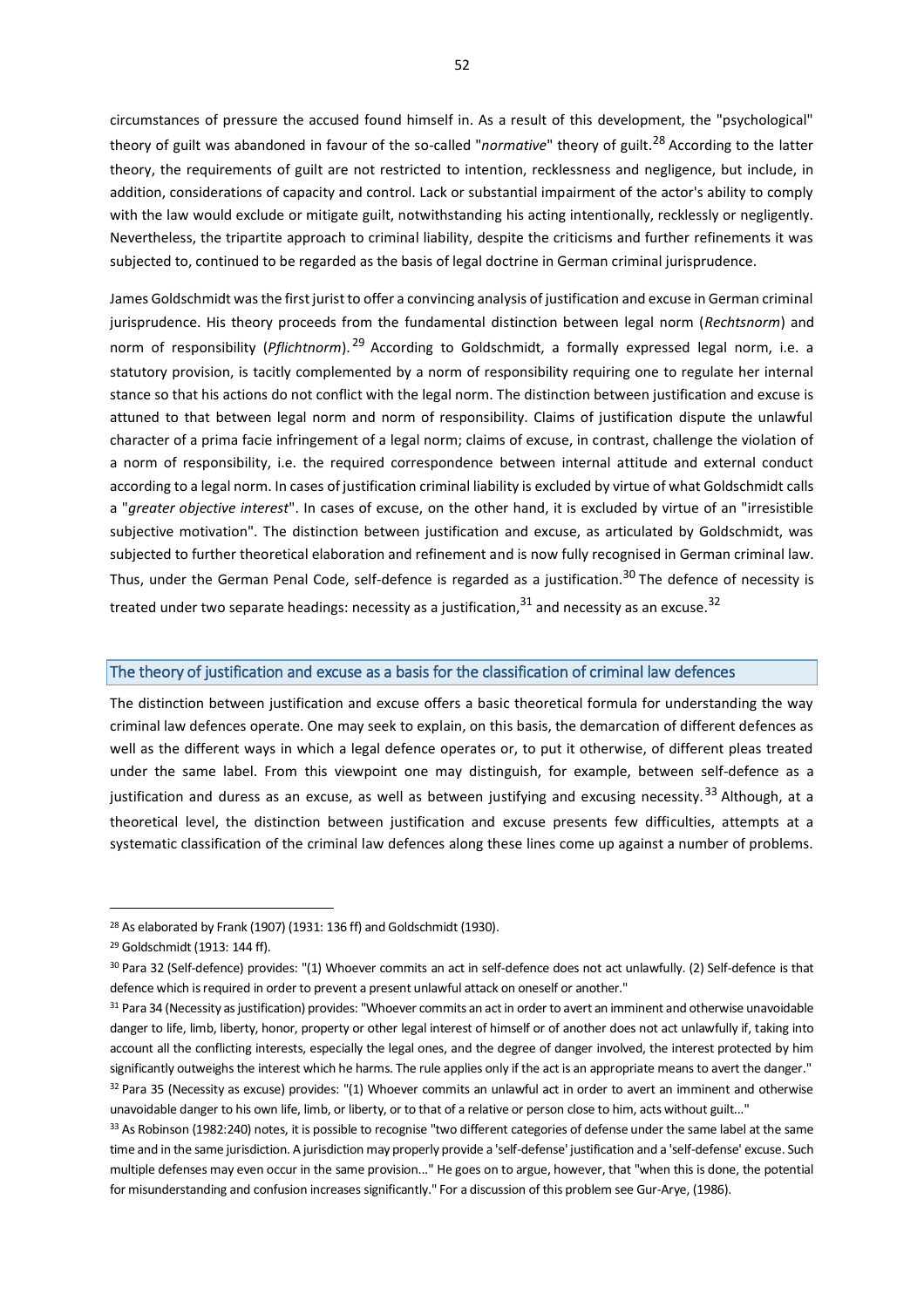These problems have much to do with the fact that, in practice, elements of excuse often appear to overlap with elements of justification. According to Greenawalt:

*The difficulty in distinguishing rests on the conceptual fuzziness of the terms 'justification' and 'excuse' in ordinary usage and on the uneasy quality of many of the moral judgments that underlie decisions that behavior should not be treated as criminal. Beyond these conceptual difficulties, there are features of the criminal process, notably the general verdict rendered by lay jurors in criminal trials, that would impede implementation in individual cases of any system that distinguishes between justification and excuse. <sup>34</sup>*

Greenawalt argues that there is little room for a systematic classification of criminal law defences on the basis of the justification-excuse distinction in Anglo-American law, although he does not deny the importance of the distinction in elucidating problems of moral and criminal responsibility.

Necessity offers an example of a defence whose rationale may be seen as resting upon both justificatory and excusative considerations. Necessity relates to situations where a person is forced to commit an offence in order to avoid a greater, imminent threat to himself or another. What distinguishes this defence from that of duress is that the danger which compels a person to break the law arises from the circumstances the person finds himself in, rather than from the threats of another human being.<sup>35</sup> Although, in Anglo-American jurisprudence, necessity is traditionally recognised as an excuse,  $36$  questions of justification may still arise in so far as the person is still regarded as being capable of exercising a degree of choice. Thus, in English law, when an accused pleads necessity the jury are directed to consider these two interrelated questions: a) was the accused compelled to act as he did because he had a good reason to believe that otherwise he or another person would suffer death or grievous bodily harm? and b) if so, would a reasonable person, sharing the relevant characteristics of the accused, have responded to the situation the way the accused did?<sup>37</sup> The first of these questions is concerned with the subjective condition of compulsion, and as such it pertains to excuse; the second is concerned with the requirement of proportionality, or the objective appropriateness of the accused's conduct in the circumstances, and as such it relates to justification. The defence may be available only if, from an objective standpoint, the accused can be said to have acted reasonably and proportionately in order to avoid the forms of harm specified, i.e. death and serious bodily injury. A similar position was adopted by the Supreme Court of Canada in *Perka v.*  R.<sup>38</sup> In that case it was held that necessity should be recognised as an excuse, as a concession to human frailty, and therefore it implies no vindication of the accused's actions. At the same time, however, it was stated that the defence requires a balancing of harms and that a plea of necessity should fail unless the harm inflicted was less than the harm prevented. According to this interpretation of the necessity defence, the success of the proposed compulsion-based excuse depends upon objective or justificatory considerations.<sup>39</sup>

Similarly, the defence of self-defence, which is traditionally treated as a justification, may also be conceptualised as an excuse if the emphasis is placed on the assumption that a person whose life is under immediate threat is

l

<sup>34</sup> Greenawalt (1984: 1898). And see Greenawalt (1986); Colvin (1991: 204-205).

<sup>&</sup>lt;sup>35</sup> Hence the defence of necessity is sometimes referred to as "duress of circumstances".

<sup>36</sup> See e.g. *Moore v Hussey* (1609) Hob 96.

<sup>37</sup> *R v Conway* [1988] 3 All ER 1025; *R v Martin* [1989] 1 All ER 652.

<sup>38</sup> *Perka v R* [1984] 2 S.C.R. 232; 42 C.R. (3d) 112; (1985) 14 C.C.C. (3d) 385.

<sup>39</sup> Consider on this issue Gur-Arye (1986); Brudner (1987).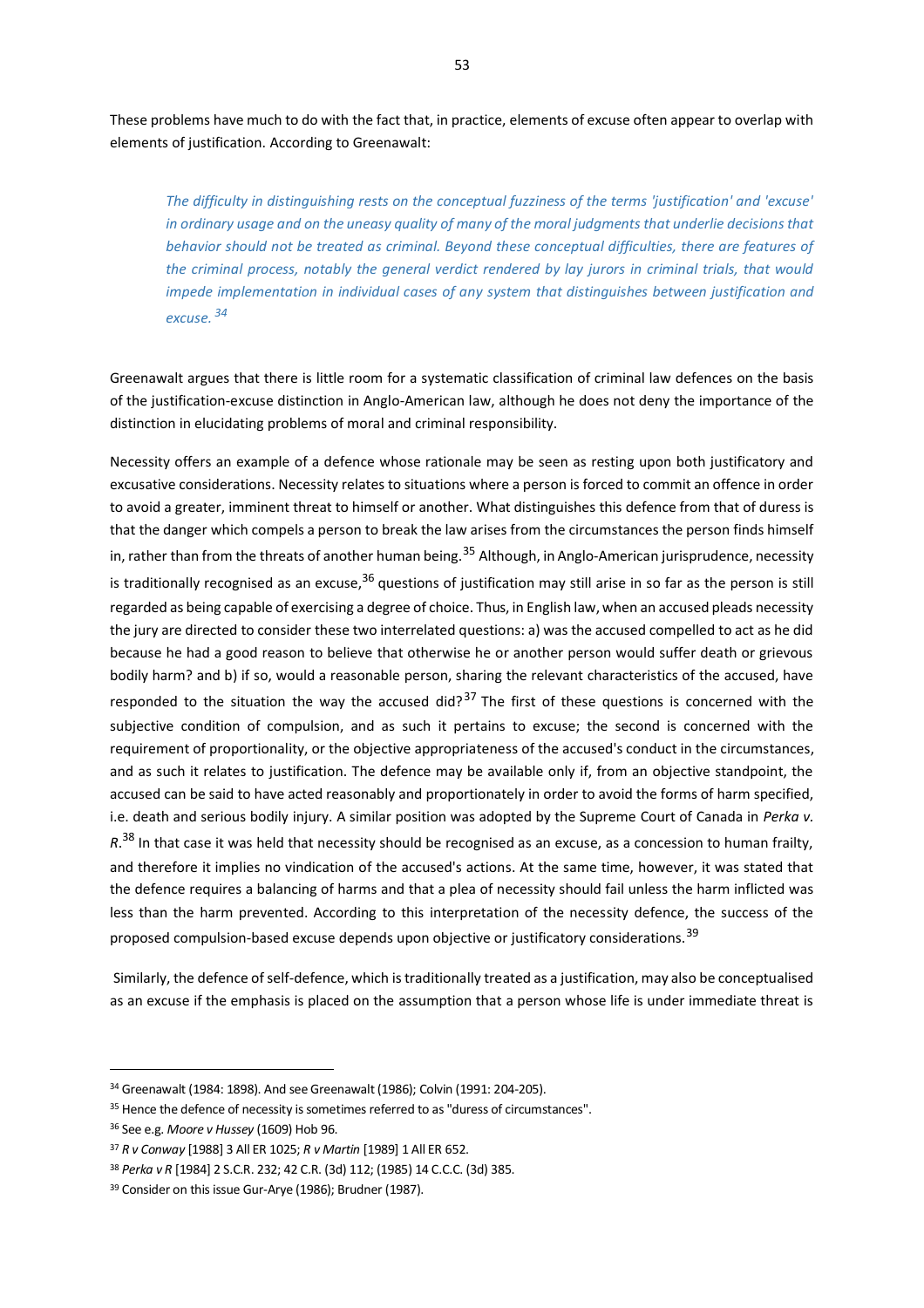incapable of exercising free choice, i.e. acts morally involuntarily.<sup>40</sup> This interpretation of the defence may also be adopted in cases where force in self-defence is used against an excusable aggressor, e.g. an insane person or a child. In such cases the aggressor's culpability in starting the fight can no longer be said to render the aggressor's rights less worthy of protection. Further, it is recognised that when the defence of self-defence is raised, a mistaken belief as to the existence or intensity of an attack and/or the psychological pressure an accused was experiencing in the circumstances (excuses) are usually taken into account in deciding whether his response was reasonable and therefore justified.<sup>41</sup> What is known as 'putative self-defence' offers another example of a defence whose rationale involves an overlap of justificatory and excusative considerations. In English law, when an accused is charged with an offence against the person and pleads self-defence or defence of another, he will be judged in the light of the circumstances, as he believed them to be. The accused's belief need only be honest, not reasonable.<sup>42</sup> What this means is that, even if the accused's actions were based on a mistaken assessment of the situation, his response will be deemed justified if the force used was reasonable in the light of that mistaken belief. It is obvious that here an excusing condition, i.e. mistake of fact, becomes an element of selfdefence as a justification-based defence. One may argue, however, that in such cases the accused's initial mistake converts the entire defence into an excuse. From this viewpoint it may be said that only where the use of force, as well as the amount of force used, is objectively warranted one may speak of self-defence as a justification. $^{43}$ On the other hand, it has been argued that, in moral discourse, the justification of an action is seen as depending not only on its consequences but, more importantly, on the propriety of the reasons for which the action is taken. If the emphasis is placed on this letter element, then we may speak of a person as acting justifiably irrespective of whether her actions, in view of their consequences, are objectively justified or not.<sup>44</sup>

Elements of justification and excuse also appear to overlap in some cases where a mitigating or partial defence is raised. A plea for mitigation may be at issue, for example, where an accused's defence of self-defence has failed on the grounds that the amount of force used was unreasonable or excessive. In such a case the accused may seek to rely on a partial excuse, claiming that under the pressure of the circumstances it was very difficult for him to assess correctly the amount of force needed to stifle the attack; or he may seek to rely on a partial justification, claiming that the fact that he was defending against an unlawful attack is sufficient to diminish the objective wrongfulness of his response. A similar overlap of excusative and justificatory elements is apparent in relation to the partial defence of provocation. Provocation, when pleaded as a partial defence to murder, is not aimed at complete exoneration but only at the reduction of homicide from murder to manslaughter. Conceptually, the defence is understood to hinge upon two interrelated requirements, namely the wrongful act of provocation and impaired volition or loss of self-control.<sup>45</sup> If the emphasis is placed on the assumption that the accused was acting in response to the victim's wrongdoing, the defence could be regarded as a partial

<sup>40</sup> For a discussion of the rationale of self-defence see Omichinski (1987); Fletcher (1979); Kadish (1976); Ashworth (1975); Dressler (1984).

<sup>41</sup> See e.g. Lord Morris' judgment in *Palmer v. The Queen* [1972] A.C. 814.

<sup>42</sup> *R v Williams* [1987] 3 All ER 411 (CA); *Beckford v R.* [1988] AC 130. The traditional approach has been that for self-defence to be accepted in such cases the accused's mistake must be both honest and reasonable. This position was recognised in England prior to the decisions in *Williams* and *Beckford*. Consider also the decision of the High Court of Australia in *Zecevic v. DPP.* (1987) 162 C.L.R. 645.

<sup>43</sup> See e.g. Fletcher (1978: 762-769).

<sup>44</sup> See Colvin (1991: 211); Dressler (1984: 92-959; Greenawalt (1984: 1922-1925).

<sup>45</sup> For example, according to Art. 232 (1) of the Canadian Criminal Code, "Culpable homicide that otherwise would be murder may be reduced to manslaughter if the person who committed it did so in the heat of passion caused by sudden provocation." In English law provocation, originally provided for by the Homicide Act 1957, was abolished by the Coroners and Justice Act (CJA) 2009. Sections 54 and 55 of CJA 2009 create a new defence of loss of control. Like provocation, if loss of control can be proven, it serves as a partial defence to murder, reducing a conviction of murder to manslaughter.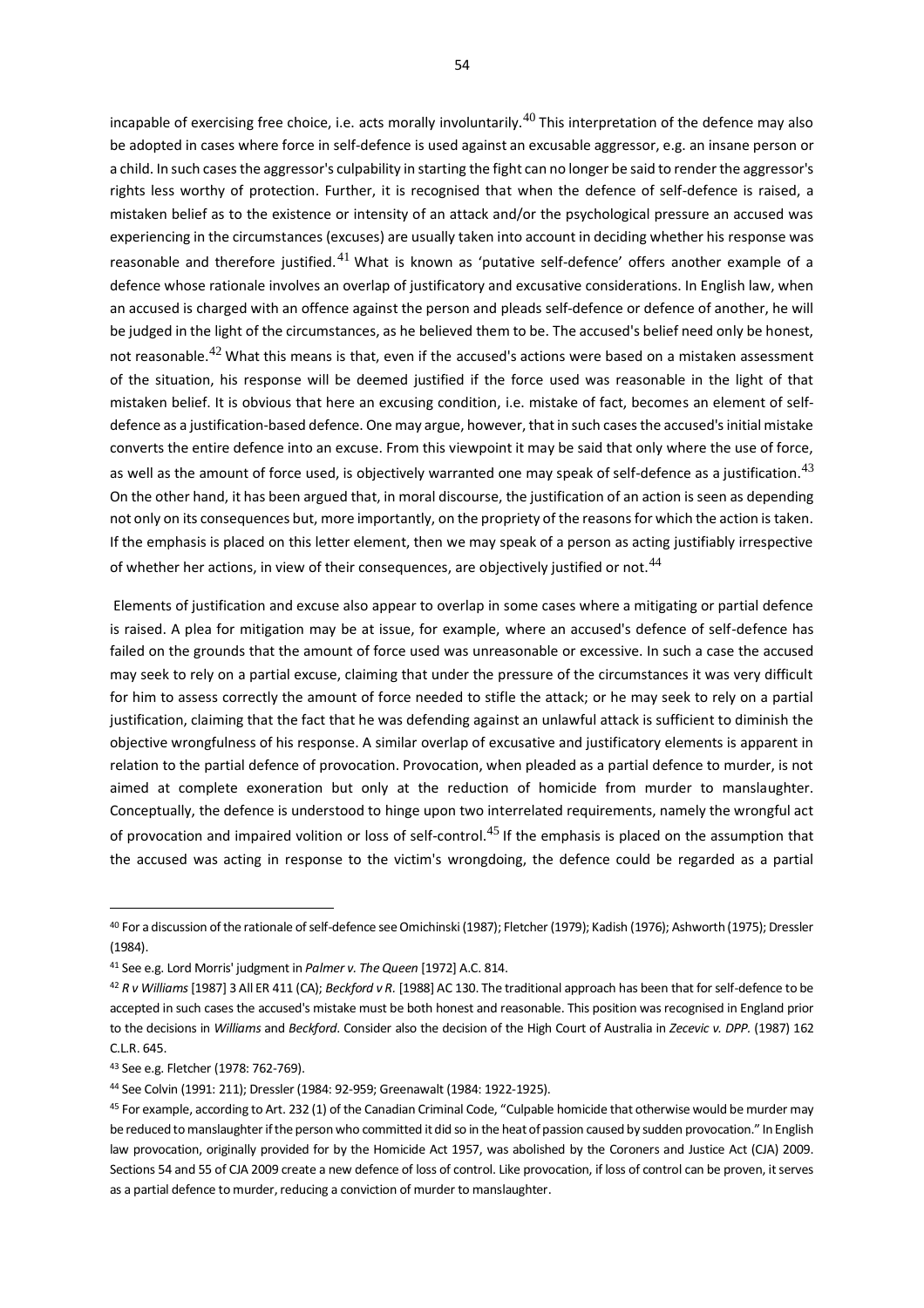justification. If, on the other hand, the emphasis is placed on the fact that the accused had lost self-control at the time of the killing, the defence would appear to operate as a partial excuse. As Dressler remarks:

*Confusion surrounds the provocation defence. On the one hand, the defence is a concession to human weakness; the requirement that the defendant act in sudden heat of passion finds its roots in excuse theory. On the other hand the wrongful conduct requirement may be, and certainly some decisions based on that element are, justificatory in character. It is likely that some of the confusion surrounding the defence is inherent to the situation, but it is also probably true that English and American courts were insufficiently concerned about the justification-excuse distinctions while the law developed.<sup>46</sup>*

The main obstacle to drawing a clear distinction between justifications and excuses is that, in the moral discourse, warranted conduct ranges from that which might properly be approved and encouraged through that which might only be accepted to what might be tolerated as a regrettable but unavoidable consequence of the interplay of human nature and circumstance. Anglo-American law has attempted to circumvent these problems of moral shading by avoiding framing legal defences in terms of justification and excuse, placing the emphasis, instead, on the all-embracing requirement of reasonableness.

# Excuse, justification and the 'reasonable person'

The mythical figure of the 'reasonable person' maintains a tenacious hold on Anglo-American criminal law doctrine. As Fletcher points out, law's recourse to the standard permits a continuous infusion of commonly accepted moral values into the law and, as such, constitutes an effort to go beyond the formal sources of the criminal law and to reach for "a higher, enduring, normative plane".<sup>47</sup> This understanding of the reasonable person gains support in the light of the ever-increasing tendency towards leaving questions of reasonableness to be determined by the jury, the embodiment of community values and expectations. Nonetheless, one could not easily account for those moral considerations that underpin the reasonable person as the basis of a generally applicable test, nor could one prescribe the nature of the disputes to be resolved on such a basis. According to Fletcher, the law's reliance on the reasonable person means that heterogeneous criteria of justification and excuse, of wrongfulness and blameworthiness, are subsumed under the same inquiry and this makes it difficult to demarcate between fundamentally different perspectives of liability.

Nevertheless, the role of the reasonable person may be interpreted in different ways, depending on the nature of the inquiry within which the relevant standard operates. With regard to inquiries of justification, the reasonable person indicates the course of action that should be regarded, in the circumstances, as legally permissible. In this respect the reasonable person embodies the moral principles that inform and support judgments of legal justification, recognising exceptions to the primary or prohibitory rules of the criminal law. In this context reasonableness defines the required levels of vigilance, prudence and regard for the welfare of others that need to be met for conduct to be considered justifiable. Thus, in a situation wherein a conflict of values or interests becomes inevitable the actor is called on to act as a reasonable person, that is to preserve the value or interest which is considered as being objectively superior. From the point of view of the justification theory, such an act, harmful though it may be, should nonetheless be considered legally acceptable. Further, causing harm in pursuance of a legal right, e.g. the right of self-defence, would not be legally warranted unless the actor observes certain limitations or, one might say, does not act "in abuse" of the right. In this regard the reasonable person is referred to as relevant to circumscribing the bounds within which a legal right is regarded as being properly exercised.

l

<sup>46</sup> Dressler (1988: 480). See also Dressler (1982: 428). On the defence of provocation consider Mousourakis (1998).

<sup>47</sup> Fletcher (1985: 980).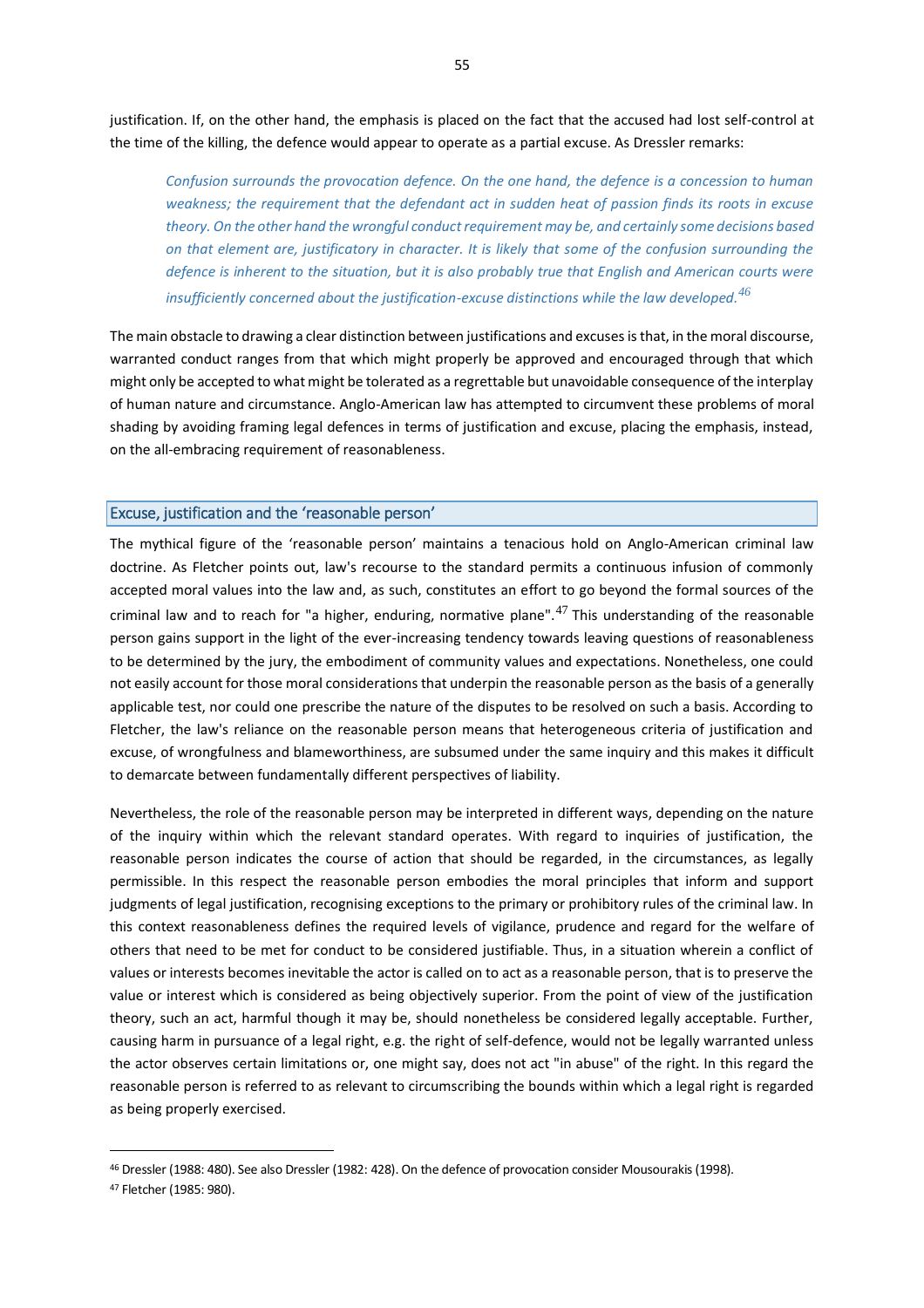With regard to inquiries of excuse, on the other hand, the central question is whether the actor is fairly expected to stand up to the pressure of the circumstances and refrain from acting wrongfully. The reasonable person provides a yardstick in answering this question. In this context the standard of reasonableness is based on a minimalist conception of ethics. What is excluded from criminal responsibility is conduct that meets common sense expectations as to what degree of pressure ordinary people, concerned for the welfare of others, should be able to stand up to, even though such conduct may be regrettable from an idealistic viewpoint. In the context of excuse theory, the interpretation of the standard is for the most part informed by considerations having to do with what is often referred to as the 'realities' or 'failings' of human nature. The slide from the notion of 'reasonable' to that of ordinary' or 'average' or 'normal' person is sometimes indicative of a shift from justification to excuse, as the latter notions seem more apposite to accommodate the element of human frailty.<sup>48</sup>

Although legal excuses are said to constitute concessions to the failings of human nature because it is assumed that these failings are common to all people, the combination of factors that occasion a person's surrender to pressure, as a manifestation of human frailty, could only be determined by reference to the idiosyncrasies of the particular case. Thus, it becomes necessary to endow the reasonable person with certain individual characteristics of the accused, i.e. those that are deemed relevant to determining, in an objective way, the degree of pressure to which the actor was subjected. Only on such a basis may it properly be asked whether the accused should fairly be expected to resist the pressure and abstain from breaking the law. Of the characteristics that may bear upon the actor's capacity to withstand the compelling situation only those for which he cannot be blamed may be taken into account in describing the ambit of the applicable test. The singling out of those individual characteristics that are material to the assessment of the proposed excuse can itself be perceived as involving an objective moral judgment. In this respect, it seems correct to say that incorporating certain personal characteristics of the actor into the reasonable person standard does not in reality undermine the basically objective character of the relevant test.<sup>49</sup> A clear distinction should be drawn, however, between individual peculiarities that may be attributed to the reasonable person and peculiarities whose presence would render the standard inapplicable. The latter pertain to conditions that are taken to remove the actor from the category of 'reasonable' or 'normal' people. As was indicated before, these conditions provide the basis for a different type of legal defence revolving around the notion of *abnormality of mind* rather than a general assumption of human frailty.<sup>50</sup>

#### Concluding remarks

Notwithstanding the apparent difficulties in formulating a comprehensive system of defences on the basis of the distinction between justification and excuse, the increased emphasis on the distinction in recent years has enabled courts and legislatures to achieve a greater measure of consistency in Anglo-American criminal law.<sup>51</sup> The distinction has provided judges with a valuable tool in elucidating problems of criminal liability and in interpreting and declaring the law in a way that reflects more accurately community values and expectations. In the work of codification of the criminal law, legislatures rely on the distinction as a useful guide towards achieving and maintaining coherence and clarity of definition. The analysis of existing and future defence categories in terms of the theory of justification and excuse is important in bringing the criminal law closer to the community's moral values and expectations and securing a greater degree of comprehension and acceptance of the law. The theory offers a viable normative model which can achieve and maintain coherence among criminal law defences and secure community understanding and acceptance of the presuppositions upon which the criminal law

<sup>48</sup> See Greenawalt (1984: 1904-1905).

<sup>49</sup> For a further discussion of the standard of reasonableness see Allen (1988).

<sup>50</sup> In *R. v. Ward* [1956] 1 Q.B. 351 at 356 the 'reasonable person' was described as "a person who cannot set up a plea of insanity".

<sup>51</sup> For a reply to the critics of the theory of justification and excuse see Dressler (1987: 1168-1169).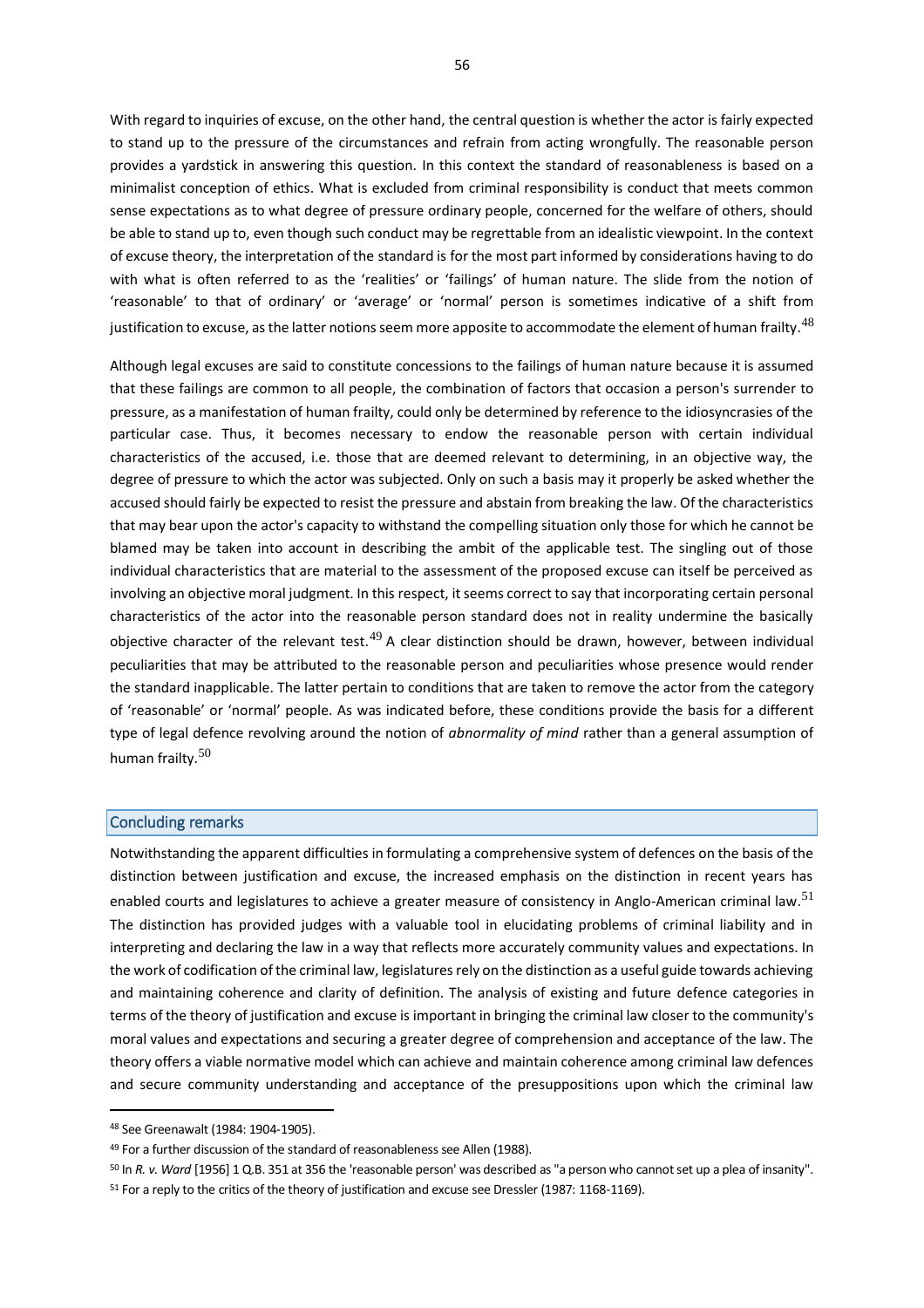system operates. This is because the very focus of the theory is on the question of rightness or wrongness of actions and society's expectations in dealing with the authors of such actions. Attention to the theory of justification and excuse will warrant the legitimacy and institutional efficacy of the criminal law system as a system that derives its aims and guiding purposes from the society which it serves.

#### References

Achenbach, H. (1974). Historische und dogmatische Grundlagen der strafrechtssystematischen Schuldlehre. Berlin: Schweizer.

Alldridge, P. (1983). "The Coherence of Defences". Criminal Law Review 665.

Allen, H. (1988). "One Law for All Reasonable Persons?" 16 International Journal of Sociology of Law 419.

Ashworth, A. (1975). "Self-Defence and the Right to Life". 34 Cambridge Law Journal 282.

Bacon, Francis (1630 repr. 2003). The Elements of the Common Lawes of England. Union, N.J.: Lawbook Exchange.

Baron, M. (2005). "Justifications and Excuses". 2 Ohio State Journal of Criminal Law 387.

Bayles, M. (1982). "Character, Purpose and Criminal Responsibility". 1 Law and Philosophy 5.

Beling, E. (1906). Die lehre vom verbrechen. Tübingen: Mohr.

Berman, M. N. (2003). "Justification and Excuse, Law and Morality". 53(1) Duke Law Journal 1.

Binding, K. (1872). Die Normen und ihre Übertretung. Leipzig: Engelmann.

Brudner, A. (1987). "A Theory of Necessity". 7 Oxford Journal of Legal Studies 339.

Coke, Edward (1660). The Third Part of the Institutes of the Laws of England. London: Printed by J. Flesher for W. Lee and D. Pakeman.

Colvin. E. (1991). Principles of Criminal Law (2nd edition). Toronto: Carswell.

Corrado, M. L. (ed) (1994). Justification and Excuse in the Criminal Law. New York and London: Garland Publishing.

Dalton, Michael (1619 repr. 1973). Countrey Justice. London: Professional Books.

Dressler, J. (1982). "Rethinking Heat of Passion: A Defence in Search of a Rationale". 73 Journal of Criminal Law and Criminology 421.

Dressler, J. (1984). "New Thoughts about the Concept of Justification in the Criminal Law: A Critique of Fletcher's Thinking and Rethinking". 32 University of California at Los Angeles Law Review 61.

Dressler, J. (1987). "Justifications and Excuses: A Brief Review of the Concepts and the Literature". 33 Wayne Law Review 1155.

Dressler, J. (1988A). "Reflections on Excusing Wrongdoers: Moral Theory, New Excuses and the Model Penal Code". 19 Rutgers Law Journal 671.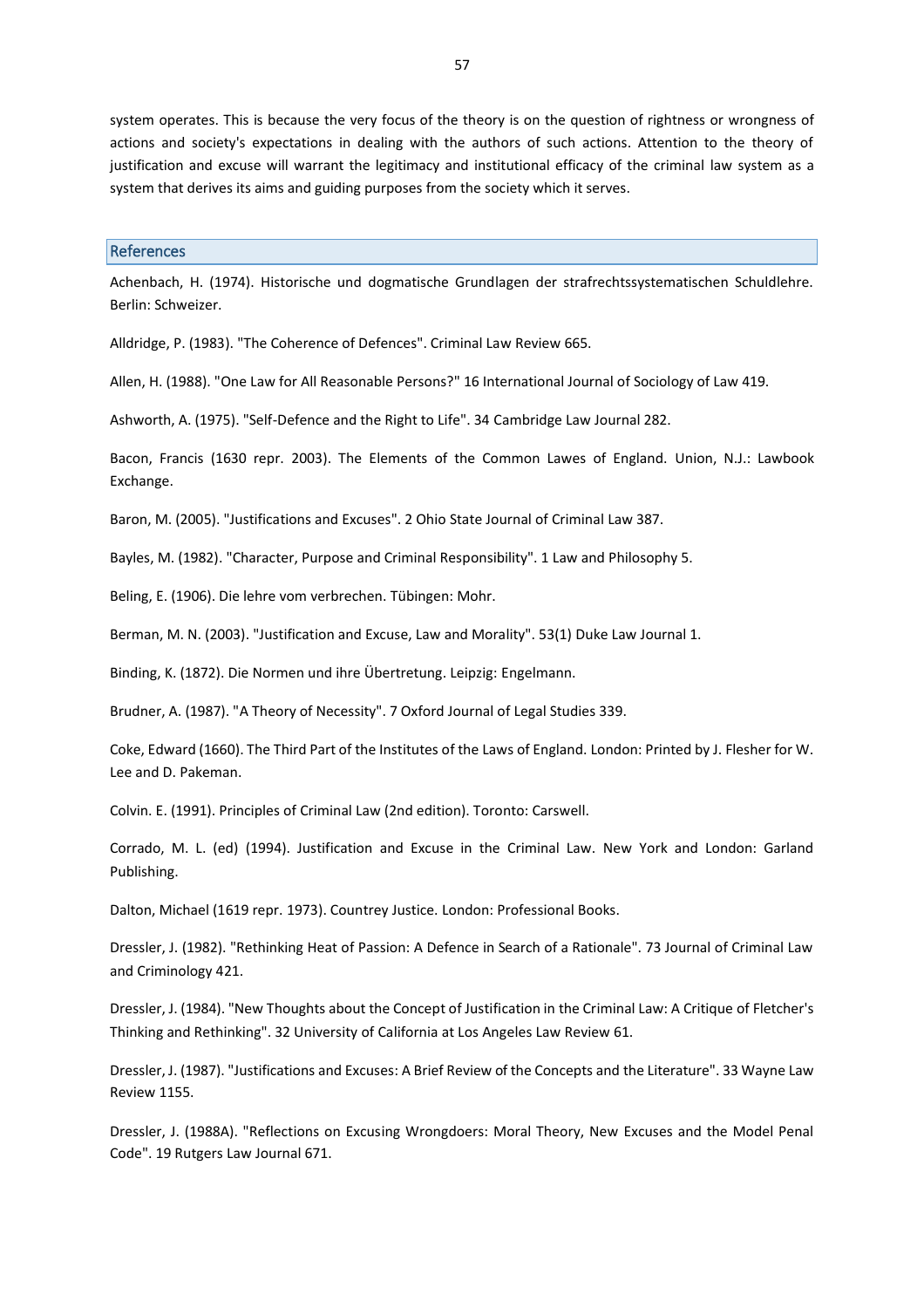Dressler, J. (1988B). "Provocation: Partial Justification or Partial Excuse?" 51 Modern Law Review 467.

Eser A. (1976). "Justification and Excuse". 24 American Journal of Comparative Law 621.

Eser, A. (1987). "Justification and Excuse: A Key Issue in the Concept of Crime". In

Eser et al. (eds), Justification and Excuse: Comparative Perspectives, vol. 1.

Dobbs Ferry, New York: Transnational Juris Publications.

Feinberg, J. (1970). Doing and Deserving. Princeton, NJ: Princeton University Press.

Fletcher, G. (1974). "The Individualization of Excusing Conditions". 47 Southern California Law Review 1269.

Fletcher, G. (1975). "The Right Deed for the Wrong Reason: A Reply to Mr Robinson". 23 University of California at Los Angeles Law Review 293. Reprinted in M. L. Corrado (ed) (1994), Justification and Excuse in the Criminal Law. New York and London: Garland Publishing.

Fletcher, G. (1978). Rethinking Criminal Law. Boston & Toronto: Little, Brown & Co.

Fletcher, G. (1979). "The Right to Life". 13 Georgia Law Review 1371.

Fletcher, G. (1985). "The Right and the Reasonable". 98 Harvard Law Review 949.

Foster, M. (1762). Crown Cases. Oxford: Clarendon Press.

Frank, R. (1907). Über den aufbau des schuldbegriffs. Giessen: Toepelmann.

Frank, R. (1931). Das Strafgesetzbuch für das Deutsche Reich (18th edition). Goldbach: Keip.

Funk, T. M. (1999). "Justifying Justifications". 19 Oxford Journal of Legal Studies 631.

Goldschmidt, J. (1930). "Normativer Schuldbegriff". 1 Festgabe fur R. v. Frank 428. Tübingen: Mohr.

Goldschmidt, J. (1913). "Der Notstand, ein Schuldproblem". 4 Osterr. Zeitschrift fur Strafrecht 144.

Green, T.A. (1972). "Societal Concepts of Criminal Liability in Medieval England". 47 Speculum 669.

Green, T.A. (1976). "The Jury and the English Law of Homicide, 1200-1600". 74 Michigan Law Review 413.

Greenawalt, K. (1984). "The Perplexing Borders of Justification and Excuse". 84 Columbia Law Review 1897.

Greenawalt, K. (1986). "Distinguishing Justifications from Excuses". 49 Law and Contemporary Problems 89.

Gur-Arye, M. (1986). "Should the Criminal Law Distinguish Between Necessity as a Justification and Necessity as an Excuse?". 102 Law Quarterly Review 71.

Hart, H. L. A. (1968). "Prolegomenon to the Principles of Punishment". In Punishment and Responsibility: Essays in the Philosophy of Law. Oxford: Clarendon Press.

Horder, J. (2004). Excusing Crime. Oxford: Oxford University Press.

Horowitz, D. (1986). "Justification and Excuse in the Program of the Criminal Law". 49 Law and Contemporary Problems 109.